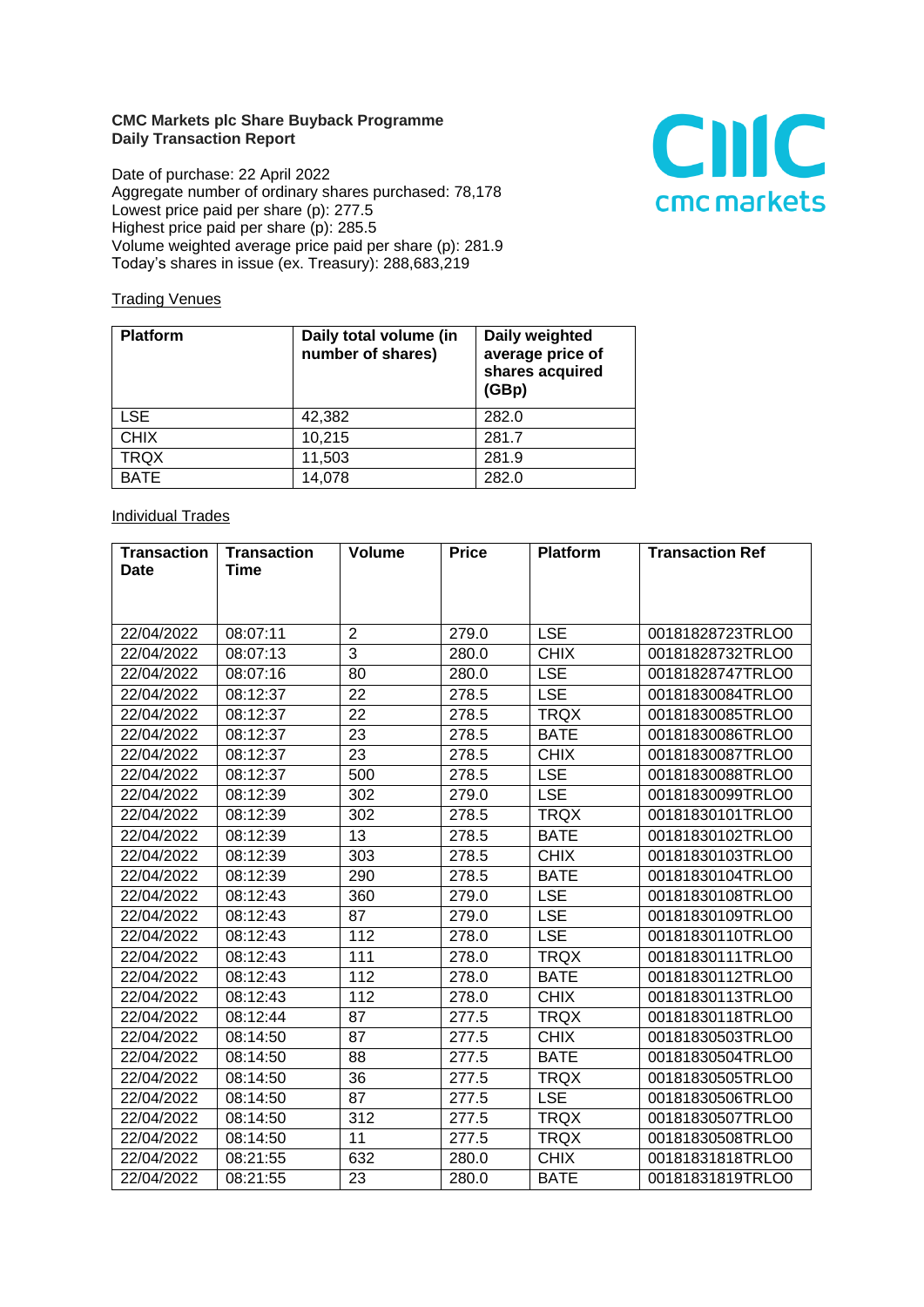| 22/04/2022 | 08:21:55 | 46  | 280.5 | <b>LSE</b>  | 00181831820TRLO0 |
|------------|----------|-----|-------|-------------|------------------|
| 22/04/2022 | 08:21:55 | 395 | 280.0 | <b>CHIX</b> | 00181831821TRLO0 |
| 22/04/2022 | 08:21:55 | 105 | 280.0 | <b>BATE</b> | 00181831822TRLO0 |
| 22/04/2022 | 08:21:55 | 116 | 280.0 | <b>CHIX</b> | 00181831823TRLO0 |
| 22/04/2022 | 08:21:55 | 500 | 280.0 | <b>BATE</b> | 00181831824TRLO0 |
| 22/04/2022 | 08:21:55 | 500 | 280.0 | <b>BATE</b> | 00181831825TRLO0 |
| 22/04/2022 | 08:21:56 | 592 | 279.5 | <b>LSE</b>  | 00181831832TRLO0 |
| 22/04/2022 | 08:30:13 | 748 | 279.5 | <b>BATE</b> | 00181833299TRLO0 |
| 22/04/2022 | 08:30:13 | 593 | 279.5 | <b>CHIX</b> | 00181833301TRLO0 |
| 22/04/2022 | 08:30:13 | 59  | 279.5 | <b>TRQX</b> | 00181833300TRLO0 |
| 22/04/2022 | 08:30:13 | 533 | 279.5 | <b>TRQX</b> | 00181833302TRLO0 |
| 22/04/2022 | 08:34:52 | 314 | 279.5 | <b>LSE</b>  | 00181834107TRLO0 |
| 22/04/2022 | 08:34:52 | 415 | 279.5 | <b>BATE</b> | 00181834108TRLO0 |
| 22/04/2022 | 08:34:52 | 100 | 279.5 | <b>LSE</b>  | 00181834109TRLO0 |
| 22/04/2022 | 08:34:52 | 415 | 279.5 | <b>CHIX</b> | 00181834110TRLO0 |
| 22/04/2022 | 09:13:58 | 444 | 280.5 | <b>TRQX</b> | 00181841527TRLO0 |
| 22/04/2022 | 09:13:58 | 444 | 280.5 | <b>LSE</b>  | 00181841528TRLO0 |
| 22/04/2022 | 09:13:58 | 444 | 280.5 | <b>CHIX</b> | 00181841529TRLO0 |
| 22/04/2022 | 09:13:58 | 445 | 280.5 | <b>BATE</b> | 00181841530TRLO0 |
| 22/04/2022 | 09:17:12 | 444 | 280.0 | <b>TRQX</b> | 00181842141TRLO0 |
| 22/04/2022 | 09:17:12 | 444 | 280.0 | <b>LSE</b>  | 00181842142TRLO0 |
| 22/04/2022 | 09:17:12 | 444 | 280.0 | <b>CHIX</b> | 00181842143TRLO0 |
| 22/04/2022 | 09:17:12 | 445 | 280.0 | <b>BATE</b> | 00181842144TRLO0 |
| 22/04/2022 | 09:57:05 | 150 | 280.5 | <b>TRQX</b> | 00181849362TRLO0 |
| 22/04/2022 | 09:57:05 | 354 | 280.5 | <b>BATE</b> | 00181849363TRLO0 |
| 22/04/2022 | 09:57:05 | 354 | 280.5 | <b>CHIX</b> | 00181849365TRLO0 |
| 22/04/2022 | 09:57:05 | 169 | 280.5 | <b>TRQX</b> | 00181849364TRLO0 |
| 22/04/2022 | 09:57:05 | 444 | 280.5 | <b>LSE</b>  | 00181849366TRLO0 |
| 22/04/2022 | 09:57:05 | 125 | 280.5 | <b>TRQX</b> | 00181849367TRLO0 |
| 22/04/2022 | 10:19:03 | 25  | 280.0 | <b>LSE</b>  | 00181853134TRLO0 |
| 22/04/2022 | 10:19:03 | 25  | 280.0 | <b>TRQX</b> | 00181853135TRLO0 |
| 22/04/2022 | 10:19:03 | 854 | 280.0 | <b>BATE</b> | 00181853136TRLO0 |
| 22/04/2022 | 10:19:03 | 25  | 280.0 | <b>CHIX</b> | 00181853137TRLO0 |
| 22/04/2022 | 10:19:03 | 50  | 280.0 | <b>TRQX</b> | 00181853138TRLO0 |
| 22/04/2022 | 10:19:03 | 17  | 280.0 | <b>TRQX</b> | 00181853139TRLO0 |
| 22/04/2022 | 10:45:36 | 50  | 279.5 | LSE         | 00181858279TRLO0 |
| 22/04/2022 | 10:45:36 | 105 | 279.5 | <b>TRQX</b> | 00181858280TRLO0 |
| 22/04/2022 | 10:45:36 | 55  | 279.5 | <b>LSE</b>  | 00181858281TRLO0 |
| 22/04/2022 | 10:45:36 | 106 | 279.5 | <b>BATE</b> | 00181858282TRLO0 |
| 22/04/2022 | 10:45:36 | 106 | 279.5 | <b>CHIX</b> | 00181858283TRLO0 |
| 22/04/2022 | 10:46:42 | 255 | 279.0 | <b>BATE</b> | 00181858469TRLO0 |
| 22/04/2022 | 10:54:22 | 354 | 279.0 | <b>LSE</b>  | 00181859891TRLO0 |
| 22/04/2022 | 10:54:22 | 354 | 279.0 | <b>TRQX</b> | 00181859892TRLO0 |
| 22/04/2022 | 10:54:22 | 99  | 279.0 | <b>BATE</b> | 00181859893TRLO0 |
| 22/04/2022 | 10:54:22 | 354 | 279.0 | <b>CHIX</b> | 00181859894TRLO0 |
| 22/04/2022 | 11:52:06 | 269 | 280.0 | <b>TRQX</b> | 00181870583TRLO0 |
| 22/04/2022 | 11:52:06 | 269 | 280.0 | <b>BATE</b> | 00181870584TRLO0 |
| 22/04/2022 | 11:52:06 | 970 | 280.0 | <b>LSE</b>  | 00181870585TRLO0 |
| 22/04/2022 | 11:52:06 | 269 | 280.0 | <b>CHIX</b> | 00181870586TRLO0 |
| 22/04/2022 | 12:42:03 | 503 | 279.5 | <b>LSE</b>  | 00181877713TRLO0 |
| 22/04/2022 | 12:42:03 | 502 | 279.5 | <b>TRQX</b> | 00181877714TRLO0 |
| 22/04/2022 | 12:42:03 | 491 | 279.5 | <b>BATE</b> | 00181877715TRLO0 |
| 22/04/2022 | 12:42:03 | 12  | 279.5 | <b>BATE</b> | 00181877716TRLO0 |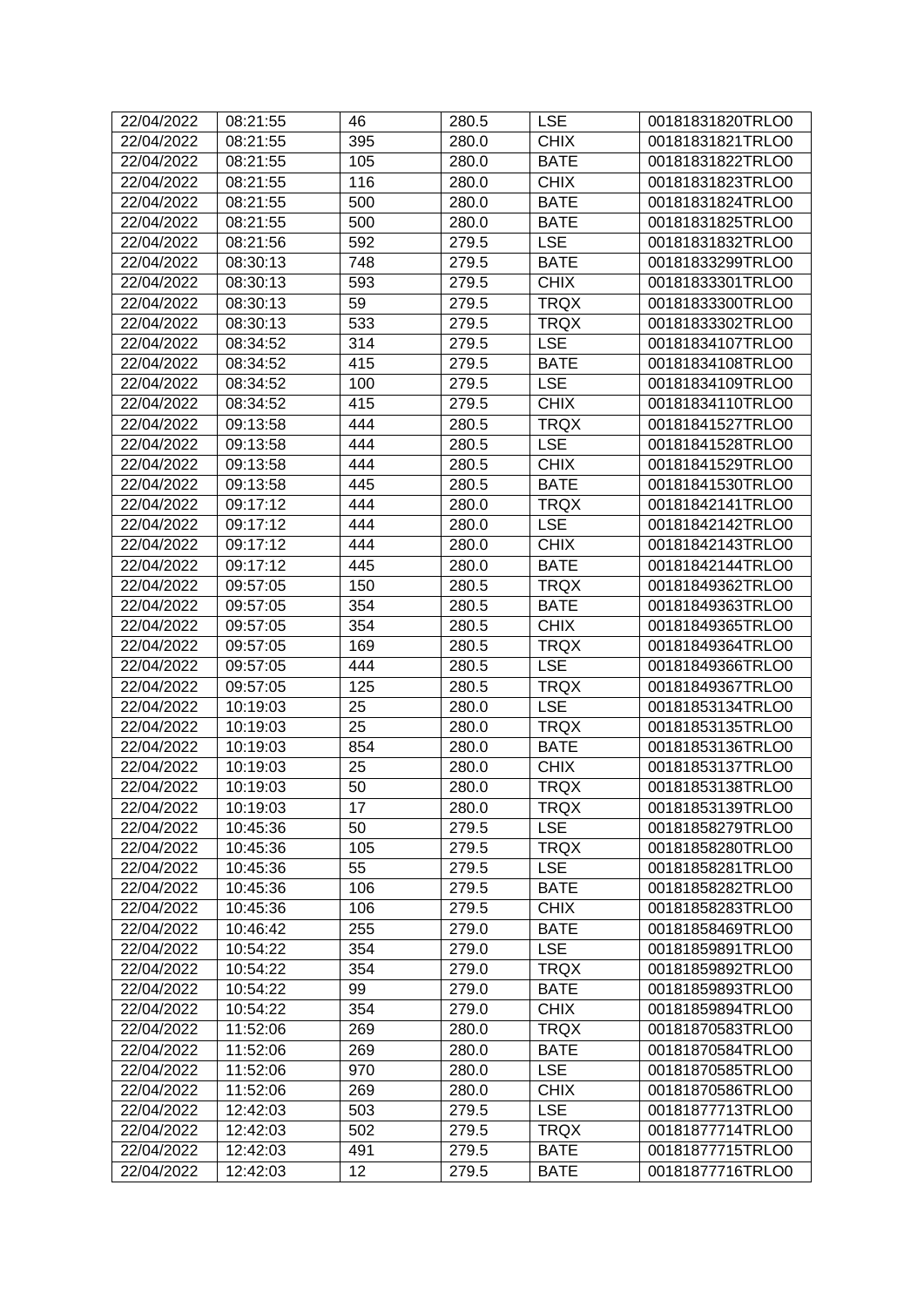| 22/04/2022 | 12:44:33 | 27             | 279.0 | <b>CHIX</b> | 00181878073TRLO0 |
|------------|----------|----------------|-------|-------------|------------------|
| 22/04/2022 | 12:44:33 | 87             | 279.0 | <b>CHIX</b> | 00181878074TRLO0 |
| 22/04/2022 | 12:44:33 | 83             | 279.0 | <b>CHIX</b> | 00181878075TRLO0 |
| 22/04/2022 | 12:44:33 | 68             | 279.0 | <b>CHIX</b> | 00181878076TRLO0 |
| 22/04/2022 | 12:58:59 | 390            | 279.0 | <b>TRQX</b> | 00181880557TRLO0 |
| 22/04/2022 | 12:58:59 | 391            | 279.0 | <b>BATE</b> | 00181880558TRLO0 |
| 22/04/2022 | 12:58:59 | 386            | 279.0 | <b>LSE</b>  | 00181880559TRLO0 |
| 22/04/2022 | 12:58:59 | 121            | 279.0 | <b>CHIX</b> | 00181880560TRLO0 |
| 22/04/2022 | 14:21:18 | 128            | 282.0 | <b>BATE</b> | 00181898127TRLO0 |
| 22/04/2022 | 14:21:19 | 40             | 282.5 | <b>TRQX</b> | 00181898129TRLO0 |
| 22/04/2022 | 14:21:19 | 1              | 282.5 | <b>LSE</b>  | 00181898130TRLO0 |
| 22/04/2022 | 14:21:19 | 129            | 282.5 | <b>TRQX</b> | 00181898131TRLO0 |
| 22/04/2022 | 14:21:19 | $\overline{2}$ | 282.5 | <b>LSE</b>  | 00181898132TRLO0 |
| 22/04/2022 | 14:21:19 | 10             | 282.5 | <b>TRQX</b> | 00181898133TRLO0 |
| 22/04/2022 | 14:21:19 | 301            | 282.5 | <b>LSE</b>  | 00181898134TRLO0 |
| 22/04/2022 | 14:21:19 | 293            | 282.5 | <b>TRQX</b> | 00181898135TRLO0 |
| 22/04/2022 | 14:23:00 | 216            | 283.5 | <b>LSE</b>  | 00181898495TRLO0 |
| 22/04/2022 | 14:23:00 | 879            | 283.5 | <b>TRQX</b> | 00181898496TRLO0 |
| 22/04/2022 | 14:23:00 | 217            | 283.5 | <b>CHIX</b> | 00181898497TRLO0 |
| 22/04/2022 | 14:23:00 | 190            | 283.5 | <b>BATE</b> | 00181898498TRLO0 |
| 22/04/2022 | 14:23:00 | 27             | 283.5 | <b>BATE</b> | 00181898499TRLO0 |
| 22/04/2022 | 14:23:00 | 410            | 284.0 | <b>LSE</b>  | 00181898500TRLO0 |
| 22/04/2022 | 14:23:00 | 265            | 284.0 | <b>LSE</b>  | 00181898501TRLO0 |
| 22/04/2022 | 14:36:57 | 358            | 283.0 | <b>TRQX</b> | 00181904238TRLO0 |
| 22/04/2022 | 14:36:57 | 985            | 283.0 | <b>TRQX</b> | 00181904239TRLO0 |
| 22/04/2022 | 14:36:59 | 500            | 283.5 | <b>LSE</b>  | 00181904259TRLO0 |
| 22/04/2022 | 14:36:59 | 127            | 283.5 | <b>LSE</b>  | 00181904260TRLO0 |
| 22/04/2022 | 14:36:59 | 15             | 283.5 | <b>LSE</b>  | 00181904261TRLO0 |
| 22/04/2022 | 14:36:59 | 136            | 283.5 | <b>CHIX</b> | 00181904262TRLO0 |
| 22/04/2022 | 14:36:59 | 29             | 283.5 | <b>CHIX</b> | 00181904263TRLO0 |
| 22/04/2022 | 14:36:59 | 227            | 284.0 | <b>LSE</b>  | 00181904264TRLO0 |
| 22/04/2022 | 14:36:59 | 206            | 284.0 | <b>LSE</b>  | 00181904265TRLO0 |
| 22/04/2022 | 14:36:59 | 159            | 284.0 | <b>LSE</b>  | 00181904266TRLO0 |
| 22/04/2022 | 14:37:01 | 16             | 283.5 | <b>LSE</b>  | 00181904288TRLO0 |
| 22/04/2022 | 14:37:01 | 51             | 284.0 | <b>LSE</b>  | 00181904289TRLO0 |
| 22/04/2022 | 14:37:01 | 302            | 284.0 | <b>LSE</b>  | 00181904290TRLO0 |
| 22/04/2022 | 14:49:02 | 143            | 284.0 | <b>BATE</b> | 00181909332TRLO0 |
| 22/04/2022 | 14:49:02 | 90             | 284.0 | <b>BATE</b> | 00181909333TRLO0 |
| 22/04/2022 | 14:49:02 | 149            | 284.5 | <b>LSE</b>  | 00181909336TRLO0 |
| 22/04/2022 | 14:49:02 | 593            | 285.0 | <b>BATE</b> | 00181909338TRLO0 |
| 22/04/2022 | 14:49:02 | 74             | 284.5 | <b>LSE</b>  | 00181909337TRLO0 |
| 22/04/2022 | 14:49:02 | 12             | 284.5 | <b>CHIX</b> | 00181909339TRLO0 |
| 22/04/2022 | 14:49:02 | 17             | 284.5 | <b>CHIX</b> | 00181909340TRLO0 |
| 22/04/2022 | 14:49:02 | 500            | 285.0 | <b>LSE</b>  | 00181909341TRLO0 |
| 22/04/2022 | 14:49:02 | 92             | 285.0 | <b>LSE</b>  | 00181909342TRLO0 |
| 22/04/2022 | 14:56:03 | 592            | 284.0 | <b>TRQX</b> | 00181911963TRLO0 |
| 22/04/2022 | 14:56:03 | 879            | 284.0 | <b>BATE</b> | 00181911964TRLO0 |
| 22/04/2022 | 14:56:03 | 593            | 284.0 | <b>CHIX</b> | 00181911965TRLO0 |
| 22/04/2022 | 14:56:03 | 462            | 284.0 | <b>BATE</b> | 00181911966TRLO0 |
| 22/04/2022 | 15:07:03 | 32             | 285.5 | <b>LSE</b>  | 00181916203TRLO0 |
| 22/04/2022 | 15:07:03 | 328            | 285.5 | <b>LSE</b>  | 00181916204TRLO0 |
| 22/04/2022 | 15:07:40 | 257            | 285.0 | <b>CHIX</b> | 00181916496TRLO0 |
| 22/04/2022 | 15:07:40 | 257            | 285.0 | <b>TRQX</b> | 00181916497TRLO0 |
|            |          |                |       |             |                  |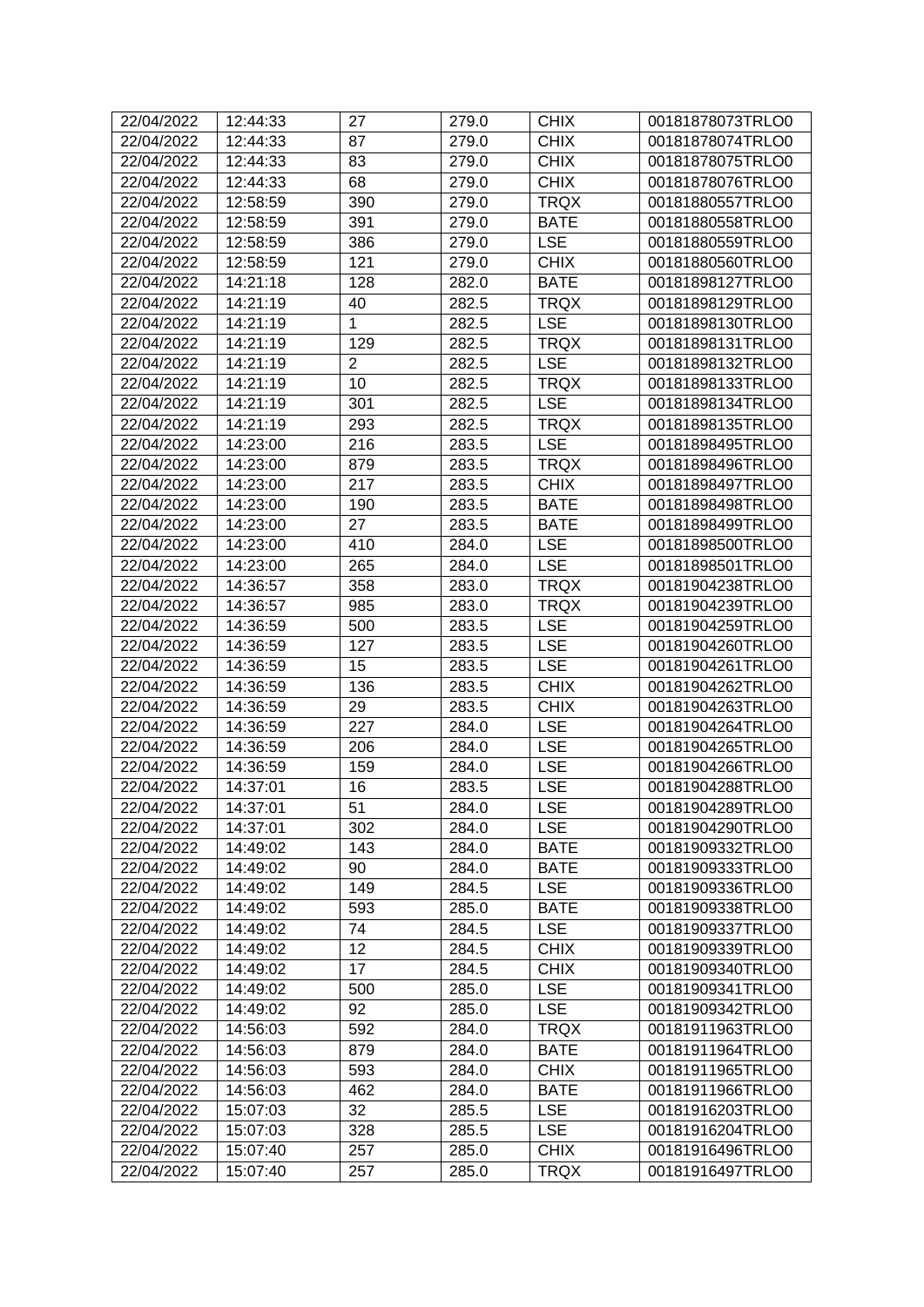| 22/04/2022 | 15:07:40 | 257            | 285.0 | <b>BATE</b> | 00181916498TRLO0 |
|------------|----------|----------------|-------|-------------|------------------|
| 22/04/2022 | 15:07:40 | 247            | 285.0 | <b>LSE</b>  | 00181916499TRLO0 |
| 22/04/2022 | 15:07:40 | 335            | 285.0 | <b>CHIX</b> | 00181916500TRLO0 |
| 22/04/2022 | 15:07:40 | 335            | 285.0 | <b>TRQX</b> | 00181916501TRLO0 |
| 22/04/2022 | 15:07:40 | 336            | 285.0 | <b>BATE</b> | 00181916502TRLO0 |
| 22/04/2022 | 15:07:40 | 977            | 285.0 | <b>LSE</b>  | 00181916503TRLO0 |
| 22/04/2022 | 15:07:40 | 614            | 284.8 | <b>BATE</b> | 00181916504TRLO0 |
| 22/04/2022 | 15:07:40 | 261            | 284.8 | <b>BATE</b> | 00181916510TRLO0 |
| 22/04/2022 | 15:08:53 | 444            | 284.5 | <b>LSE</b>  | 00181916979TRLO0 |
| 22/04/2022 | 15:08:53 | 444            | 284.5 | <b>TRQX</b> | 00181916980TRLO0 |
| 22/04/2022 | 15:08:53 | 445            | 284.5 | <b>BATE</b> | 00181916981TRLO0 |
| 22/04/2022 | 15:08:53 | 444            | 284.5 | <b>CHIX</b> | 00181916982TRLO0 |
| 22/04/2022 | 15:13:12 | 438            | 284.0 | <b>TRQX</b> | 00181918666TRLO0 |
| 22/04/2022 | 15:13:12 | 444            | 284.0 | <b>LSE</b>  | 00181918667TRLO0 |
| 22/04/2022 | 15:13:12 | 445            | 284.0 | <b>BATE</b> | 00181918668TRLO0 |
| 22/04/2022 | 15:13:12 | 444            | 284.0 | <b>CHIX</b> | 00181918669TRLO0 |
| 22/04/2022 | 15:13:12 | 6              | 284.0 | <b>TRQX</b> | 00181918670TRLO0 |
| 22/04/2022 | 15:13:13 | 444            | 283.5 | <b>TRQX</b> | 00181918687TRLO0 |
| 22/04/2022 | 15:13:13 | 444            | 283.5 | <b>CHIX</b> | 00181918688TRLO0 |
| 22/04/2022 | 15:13:15 | 444            | 283.5 | <b>TRQX</b> | 00181918697TRLO0 |
| 22/04/2022 | 15:13:15 | 445            | 283.5 | <b>BATE</b> | 00181918699TRLO0 |
| 22/04/2022 | 15:13:15 | 444            | 283.5 | <b>CHIX</b> | 00181918700TRLO0 |
| 22/04/2022 | 15:13:15 | 444            | 283.5 | <b>LSE</b>  | 00181918698TRLO0 |
| 22/04/2022 | 15:20:47 | 444            | 283.0 | <b>TRQX</b> | 00181922008TRLO0 |
| 22/04/2022 | 15:20:47 | 444            | 283.0 | <b>LSE</b>  | 00181922009TRLO0 |
| 22/04/2022 | 15:20:47 | 445            | 283.0 | <b>BATE</b> | 00181922010TRLO0 |
| 22/04/2022 | 15:20:47 | 444            | 283.0 | <b>CHIX</b> | 00181922011TRLO0 |
| 22/04/2022 | 15:52:23 | 444            | 283.5 | <b>CHIX</b> | 00181932070TRLO0 |
| 22/04/2022 | 15:52:23 | 445            | 283.5 | <b>BATE</b> | 00181932071TRLO0 |
| 22/04/2022 | 15:52:23 | 444            | 283.5 | <b>LSE</b>  | 00181932072TRLO0 |
| 22/04/2022 | 15:52:23 | 109            | 283.5 | <b>TRQX</b> | 00181932073TRLO0 |
| 22/04/2022 | 16:12:11 | 445            | 283.5 | <b>BATE</b> | 00181941553TRLO0 |
| 22/04/2022 | 16:12:11 | 444            | 283.5 | <b>CHIX</b> | 00181941554TRLO0 |
| 22/04/2022 | 16:12:11 | 335            | 283.5 | <b>TRQX</b> | 00181941552TRLO0 |
| 22/04/2022 | 16:19:10 | 444            | 283.0 | <b>LSE</b>  | 00181944844TRLO0 |
| 22/04/2022 | 16:19:10 | 444            | 283.0 | TRQX        | 00181944845TRLO0 |
| 22/04/2022 | 16:19:10 | 445            | 283.0 | <b>BATE</b> | 00181944846TRLO0 |
| 22/04/2022 | 16:19:10 | 444            | 283.0 | <b>CHIX</b> | 00181944847TRLO0 |
| 22/04/2022 | 16:28:34 | 219            | 282.5 | <b>BATE</b> | 00181950225TRLO0 |
| 22/04/2022 | 16:28:45 | 226            | 282.5 | <b>BATE</b> | 00181950400TRLO0 |
| 22/04/2022 | 16:28:45 | 6              | 282.5 | <b>CHIX</b> | 00181950401TRLO0 |
| 22/04/2022 | 16:35:23 | 5,425          | 282.0 | <b>LSE</b>  | 00181954993TRLO0 |
| 22/04/2022 | 16:35:23 | 1,042          | 282.0 | <b>LSE</b>  | 00181954994TRLO0 |
| 22/04/2022 | 16:35:23 | 63             | 282.0 | <b>LSE</b>  | 00181954995TRLO0 |
| 22/04/2022 | 16:35:23 | 481            | 282.0 | <b>LSE</b>  | 00181954996TRLO0 |
| 22/04/2022 | 16:35:23 | 622            | 282.0 | <b>LSE</b>  | 00181954997TRLO0 |
| 22/04/2022 | 16:35:23 | 222            | 282.0 | <b>LSE</b>  | 00181954998TRLO0 |
| 22/04/2022 | 16:35:23 | 325            | 282.0 | <b>LSE</b>  | 00181954999TRLO0 |
| 22/04/2022 | 16:35:23 | 1,705          | 282.0 | <b>LSE</b>  | 00181955000TRLO0 |
| 22/04/2022 | 16:35:23 | 5,375          | 282.0 | <b>LSE</b>  | 00181955001TRLO0 |
| 22/04/2022 | 16:35:23 | 819            | 282.0 | <b>LSE</b>  | 00181955002TRLO0 |
| 22/04/2022 | 16:35:23 | 304            | 282.0 | <b>LSE</b>  | 00181955003TRLO0 |
| 22/04/2022 | 16:35:23 | $\overline{7}$ | 282.0 | <b>LSE</b>  | 00181955004TRLO0 |
|            |          |                |       |             |                  |